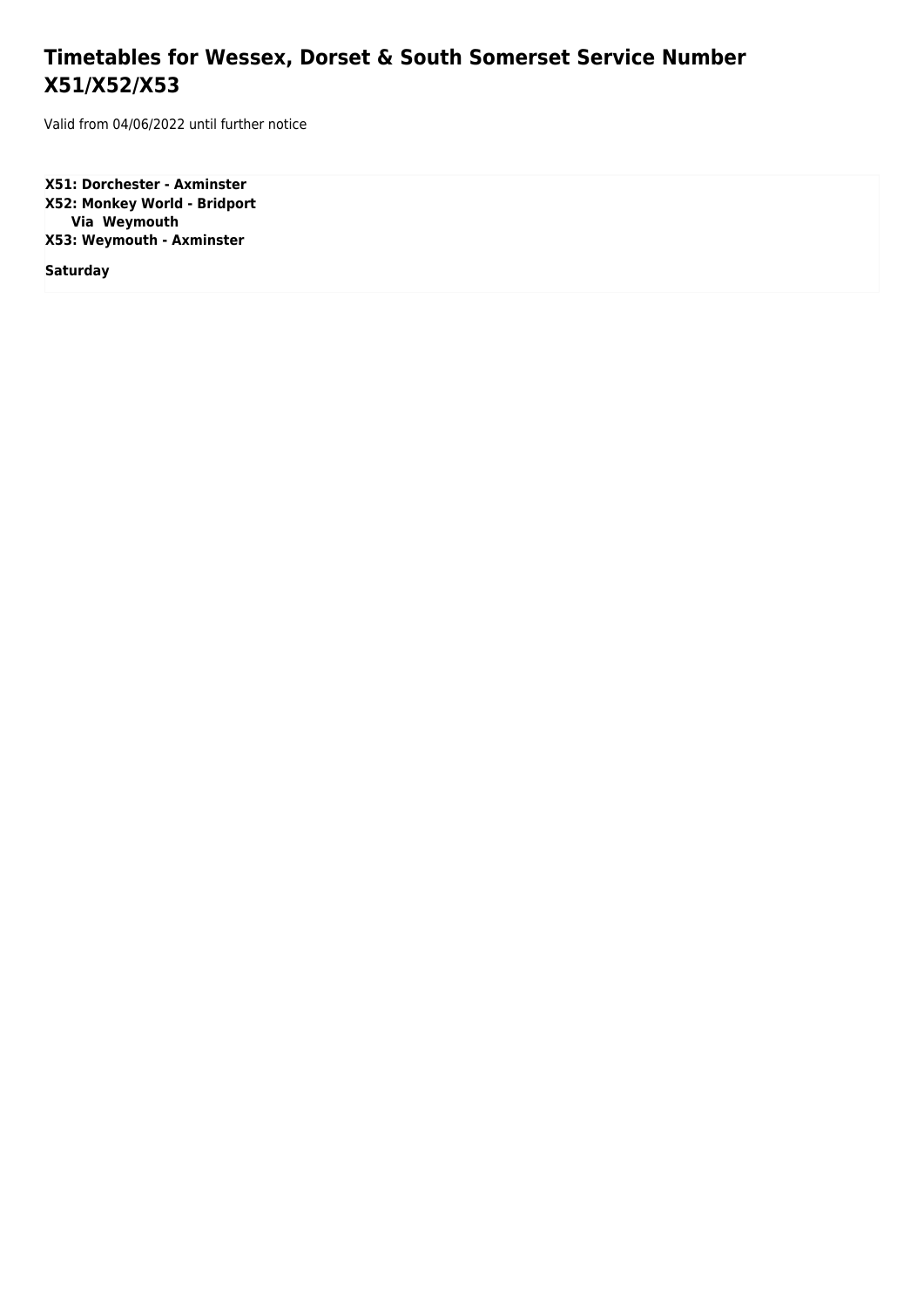| Service No.:                                      | X53                           | <b>X51</b> | <b>X52</b>                    | X53  | <b>X51</b> | <b>X52</b>                    | <b>X53</b> | <b>X51</b> | X52  | X53   |
|---------------------------------------------------|-------------------------------|------------|-------------------------------|------|------------|-------------------------------|------------|------------|------|-------|
| Notes:                                            |                               |            |                               |      |            |                               |            |            |      |       |
| Weymouth College - 1200DOZ04924                   |                               |            | ----                          |      |            |                               | $---$      | $- - - -$  |      |       |
| Bovington, Tank Museum - 1200DOB20306             |                               |            | ----                          | ---- |            |                               |            | ----       | ---- |       |
| Monkey World - 1200022840                         |                               |            |                               |      |            |                               |            | ----       | 1008 |       |
| Wool Station arr - 1200DOB20309                   |                               |            |                               |      |            |                               |            | ----       | 1013 | $---$ |
| Wool Station dep - 1200DOB20309                   |                               |            |                               |      |            |                               |            | ----       | 1016 |       |
| War Memorial - 1200DOB20316                       | ----                          |            | ----                          |      | ----       |                               | ----       | ----       | 1025 | $---$ |
| Lulworth Cove arr - 1200DOB20317                  |                               |            |                               |      |            |                               |            | ----       | 1029 |       |
| Lulworth Cove dep - 1200DOB20317                  |                               |            |                               |      |            |                               |            | ----       | 1031 | $---$ |
| Durdle Door Park Entrance - 1200DOB20318          |                               |            |                               |      |            |                               |            |            | 1036 |       |
| Winfrith, Red Lion - 1200DOB20339                 | $- - - -$                     | ----       | $---$                         | ---- | ----       |                               | ----       | $---$      | 1044 | $---$ |
| Osmington, Chapel Lane - 1200DOB20541             |                               |            |                               |      |            |                               |            | ----       | 1054 |       |
| The Spice Ship - 1200DOB20543                     |                               |            |                               |      |            |                               |            | ----       | 1058 |       |
| Overcombe Corner - 1200DOB20547                   |                               |            |                               |      |            |                               |            | ----       | 1104 |       |
| Weymouth King's Statue arr - 1200DOB20098         | $- - - -$                     | ----       | ----                          | ---- | ----       | ----                          | $---$      | ----       | 1114 | $---$ |
| Weymouth King's Statue - 1200DOB20098             | 0700                          | ----       | 0805                          | ---- | 0911       | 0923                          | 1023       | 1111       | 1123 | 1223  |
| Weymouth Railway Station - 1200DOB20270           | 0701                          | ----       | 0807                          | ---- | $---$      | 0925                          | 1025       | $^{***}$   | 1125 | 1225  |
| Fiveways - 1200DOB20147                           | 0706                          | ----       | 0816                          | ---- | ----       | 0934                          | 1034       | ----       | 1134 | 1234  |
| Chickerell Meadow Close - 1200DOY38619            | 0711                          | ----       | 0822                          | ---- | ----       | 0941                          | 1041       | ----       | 1141 | 1241  |
| Portesham King's Arms - 1200DOY38623              | 0718                          | ----       | 0831                          | ---- | ----       | 0951                          | 1051       | ----       | 1151 | 1251  |
| Abbotsbury Ilchester Arms - 1200DOY29340          | 0723                          | ----       | 0836                          | ---- | $---$      | 0956                          | 1056       | $^{***}$   | 1156 | 1256  |
| Burton Bradstock, Three Horseshoes - 1200DOB20261 | 0734                          | ----       | 0849                          | ---- |            | 1011                          | 1111       | $---$      | 1211 | 1311  |
| West Bay George Hotel - 1200DOB20263              | 0740                          | ----       | 0857                          | ---- | ----       | 1019                          | 1119       | $^{***}$   | 1219 | 1319  |
| Bridport, East Street - 1200DOB20514              | $---$                         | ----       | $---$                         | ---- |            | ----                          | ----       | ----       | ---- |       |
| Colfox School Grounds arr - 1200DOA25045          |                               |            |                               |      |            |                               |            |            |      |       |
| Colfox School Grounds dep - 1200DOA25045          |                               |            |                               |      |            |                               |            |            |      |       |
| Dorchester Road, Morrisons - 1200DOB20192         |                               |            |                               |      | 0920       |                               |            | 1120       | ---- |       |
| Dorchester South Station arr - 1200DOZ04776       |                               |            |                               | ---- | 0935       |                               | ----       | 1135       | ---- |       |
| Dorchester South Station dep - 1200DOZ04776       | $\cdots$                      | 0805       | $-----$                       | ---- | 0940       | ----                          | ----       | 1140       | ---- |       |
| Dorchester Trinity Street - 1200DOB65074          | $\cdots$                      | 0809       | $\cdots$                      | ---- | 0945       | ----                          | ----       | 1145       | ---- |       |
| Dorset County Hospital - 1200DOB20443             | $\cdots$                      | 0813       | $---$                         | ---- | 0951       | ----                          | ----       | 1151       | ---- | ----  |
| Poundbury Queen Mother Square - 1200DOA90929      | $---$                         | 0817       | $\hspace{1.5cm} \textbf{---}$ | ---- | 0957       | ----                          | ----       | 1157       | ---- | ----  |
| Winterbourne Abbas Coach & Horses - 1200DOB20454  | $\cdots$                      | 0825       | ----                          | ---- | 1007       | ----                          | ----       | 1207       | ---- | ----  |
| Lee Lane - 1200DOB20462                           | $\hspace{1.5cm} \textbf{---}$ | 0838       | $\hspace{1.5cm} \textbf{---}$ | ---- | 1020       | $\hspace{1.5cm} \textbf{---}$ | ----       | 1220       | ---- | ----  |
| Bridport West Street - 1200DOB20265               | 0748                          | 0842       | 0910                          | ---- | 1032       | 1032                          | 1132       | 1232       | 1232 | 1332  |
| Bridport Bus Station arr - 1200DOB20266           | 0750                          | 0845       | $\hspace{1.5cm} \textbf{---}$ | ---- | 1037       | $\overline{\phantom{a}}$      | 1137       | 1237       | ---- | 1337  |
| Bridport Bus Station dep - 1200DOB20266           | 0752                          | 0847       | $---$                         | 0945 | 1045       | ----                          | 1145       | 1245       | ---- | 1345  |
| Chideock Bridge - 1200DOB20470                    | 0759                          | 0855       | $\hspace{1.5cm} \textbf{---}$ | 0954 | 1054       | $---$                         | 1154       | 1254       | ---- | 1354  |
| Morcombelake Ship Knapp - 1200DOB20472            | 0803                          | 0900       | ----                          | 1000 | 1100       | $\overline{\phantom{a}}$      | 1200       | 1300       | ---- | 1400  |
| Charmouth Church - 1200DOB20476                   | 0809                          | 0908       | $\cdots$                      | 1008 | 1108       | $\overline{\phantom{a}}$      | 1208       | 1308       | ---- | 1408  |
| Lyme Regis, Square - 1200DOB20485                 | 0818                          | 0921       | ----                          | 1021 | 1121       | $\overline{\phantom{a}}$      | 1221       | 1321       | ---- | 1421  |
| Woodroffe School - 1200DOB20490                   | 0823                          | 0929       | ----                          | 1029 | 1129       | ----                          | 1229       | 1329       | ---- | 1429  |
| Talbot Arms - 1100DEA56949                        | 0826                          | 0932       | $\hspace{1.5cm} \textbf{---}$ | 1032 | 1132       | ----                          | 1232       | 1332       | ---- | 1432  |
| Hunters Lodge Inn - 1100DEB10411                  | 0834                          | 0938       | $\cdots$                      | 1038 | 1138       | $\hspace{1.5cm} \textbf{---}$ | 1238       | 1338       | ---- | 1438  |
| Axminster Railway Station - 1100DEB10417          | 0843                          | 0950       | $\overline{\phantom{a}}$      | 1050 | 1150       | $\overline{\phantom{a}}$      | 1250       | 1350       | ---- | 1450  |
| Bridport Bus Station - 1200DOB20266               | ----                          | ----       | 0915                          | ---- | ----       | 1037                          | ----       | ----       | 1237 | ----  |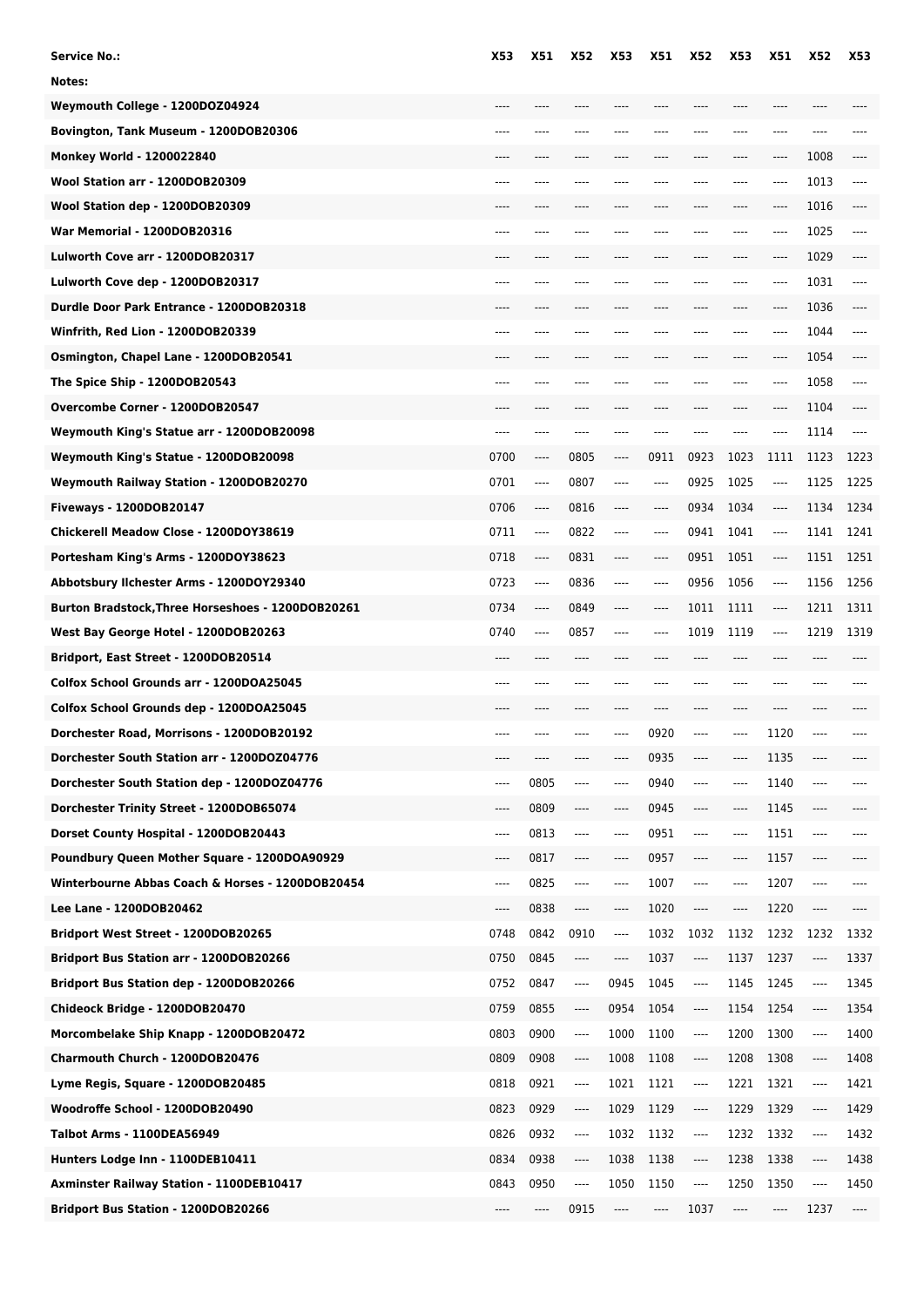| <b>Service No.:</b>                               | X51  | <b>X52</b> | X53  | X51                           | X52  | X53      | <b>X52</b> | <b>X52</b> | X51      | <b>X51</b> |
|---------------------------------------------------|------|------------|------|-------------------------------|------|----------|------------|------------|----------|------------|
| Notes:                                            |      |            |      |                               |      |          |            |            |          |            |
| Weymouth College - 1200DOZ04924                   | ---- |            | ---- | ----                          | ---- |          |            | ----       |          |            |
| Bovington, Tank Museum - 1200DOB20306             | ---- | ----       | ---- |                               | ---- | ----     |            |            |          |            |
| Monkey World - 1200022840                         | ---- | 1205       | ---- | ----                          | 1405 | $---$    | 1605       | 1805       | ----     |            |
| Wool Station arr - 1200DOB20309                   | ---- | 1210       | ---- | $---$                         | 1410 | $---$    | 1610       | 1810       | $---$    |            |
| Wool Station dep - 1200DOB20309                   | ---- | 1214       | ---- | ----                          | 1414 | $\cdots$ | 1614       | 1813       | $-----$  |            |
| War Memorial - 1200DOB20316                       | ---- | 1223       | ---- | ----                          | 1423 | ----     | 1623       | 1822       | $^{***}$ |            |
| Lulworth Cove arr - 1200DOB20317                  | ---- | 1227       | ---- | ----                          | 1427 | ----     | 1627       | 1826       | $\cdots$ |            |
| Lulworth Cove dep - 1200DOB20317                  | ---- | 1229       | ---- | ----                          | 1429 | ----     | 1629       | 1828       | $^{***}$ |            |
| Durdle Door Park Entrance - 1200DOB20318          | ---- | 1234       | ---- | ----                          | 1434 | ----     | 1634       | 1833       | $---$    |            |
| Winfrith, Red Lion - 1200DOB20339                 | ---- | 1242       | ---- | $---$                         | 1442 | ----     | 1642       | 1841       | $-----$  |            |
| Osmington, Chapel Lane - 1200DOB20541             | ---- | 1252       | ---- | $---$                         | 1452 | ----     | 1652       | 1851       | $---$    |            |
| The Spice Ship - 1200DOB20543                     | ---- | 1256       | ---- | ----                          | 1456 | ----     | 1656       | 1855       | ----     |            |
| Overcombe Corner - 1200DOB20547                   | ---- | 1302       | ---- | $-----$                       | 1502 | ----     | 1702       | 1901       | $---$    |            |
| Weymouth King's Statue arr - 1200DOB20098         | ---- | 1312       | ---- | $-----$                       | 1512 | ----     | 1712       | 1911       | $-----$  |            |
| Weymouth King's Statue - 1200DOB20098             | 1311 | 1323       | 1423 | 1511                          | 1523 | 1623     | 1723       | ----       | 1728     |            |
| Weymouth Railway Station - 1200DOB20270           | ---- | 1325       | 1425 | $\cdots$                      | 1525 | 1625     | 1725       | ----       |          |            |
| Fiveways - 1200DOB20147                           | ---- | 1334       | 1434 | ----                          | 1534 | 1634     | 1734       | ----       | $---$    |            |
| Chickerell Meadow Close - 1200DOY38619            | ---- | 1341       | 1441 | $\cdots$                      | 1541 | 1641     | 1741       | ----       | ----     |            |
| Portesham King's Arms - 1200DOY38623              |      | 1351       | 1451 | $\hspace{1.5cm} \textbf{---}$ | 1551 | 1651     | 1751       |            |          |            |
| Abbotsbury Ilchester Arms - 1200DOY29340          | ---- | 1356       | 1456 | $\cdots$                      | 1556 | 1656     | 1756       | ----       |          |            |
| Burton Bradstock, Three Horseshoes - 1200DOB20261 | ---- | 1411       | 1511 | $\cdots$                      | 1611 | 1711     | 1811       | ----       | $---$    |            |
| West Bay George Hotel - 1200DOB20263              | ---- | 1419       | 1519 | $---$                         | 1619 | 1719     | 1818       | ----       | $---$    |            |
| Bridport, East Street - 1200DOB20514              |      |            |      |                               |      |          |            |            |          |            |
| Colfox School Grounds arr - 1200DOA25045          |      |            |      |                               |      |          |            |            | $---$    |            |
| Colfox School Grounds dep - 1200DOA25045          |      |            |      |                               |      |          |            |            |          |            |
| Dorchester Road, Morrisons - 1200DOB20192         | 1320 | ----       | ---- | 1520                          | ---- |          |            | ----       | 1737     |            |
| Dorchester South Station arr - 1200DOZ04776       | 1335 |            | ---- | 1535                          |      |          |            | ----       | 1752     | $\cdots$   |
| Dorchester South Station dep - 1200DOZ04776       | 1340 | $-----$    | ---- | 1540                          | ---- | ----     | ----       | ----       | 1757     | 1855       |
| Dorchester Trinity Street - 1200DOB65074          | 1345 | $---$      | ---- | 1545                          | ---- | ----     |            | ----       | 1802     | 1859       |
| Dorset County Hospital - 1200DOB20443             | 1351 | $\cdots$   | ---- | 1551                          | ---- | ----     | ----       | ----       | 1806     | 1903       |
| Poundbury Queen Mother Square - 1200DOA90929      | 1357 | $---$      | ---- | 1557                          | ---- | ----     | ----       | ----       | 1810     | 1907       |
| Winterbourne Abbas Coach & Horses - 1200DOB20454  | 1407 | $-----$    | ---- | 1607                          | ---- | ----     | ----       | ----       | 1818     | 1915       |
| <b>Lee Lane - 1200DOB20462</b>                    | 1420 | $---$      | ---- | 1620                          | ---- |          |            | ----       | 1830     | 1928       |
| Bridport West Street - 1200DOB20265               | 1432 | 1432       | 1532 | 1632                          | 1632 | 1732     | 1828       | ----       | 1835     | 1932       |
| Bridport Bus Station arr - 1200DOB20266           | 1437 | ----       | 1537 | 1637                          | ---- | 1737     | $---$      | ----       | 1837     | 1934       |
| Bridport Bus Station dep - 1200DOB20266           | 1445 | ----       | 1545 | 1645                          | ---- | 1745     | ----       | ----       | 1839     | ----       |
| Chideock Bridge - 1200DOB20470                    | 1454 | ----       | 1554 | 1654                          | ---- | 1754     | $\cdots$   | ----       | 1846     | ----       |
| Morcombelake Ship Knapp - 1200DOB20472            | 1500 | $---$      | 1600 | 1700                          | ---- | 1800     | ----       | ----       | 1850     | $---$      |
| Charmouth Church - 1200DOB20476                   | 1508 | ----       | 1608 | 1708                          | ---- | 1808     | $-----$    | ----       | 1855     | $-----$    |
| Lyme Regis, Square - 1200DOB20485                 | 1521 | ----       | 1621 | 1721                          | ---- | 1821     | $-----$    | ----       | 1903     | $-----$    |
| Woodroffe School - 1200DOB20490                   | 1529 | ----       | 1629 | 1729                          | ---- | 1829     | ----       | ----       | 1908     | ----       |
| Talbot Arms - 1100DEA56949                        | 1532 | ----       | 1632 | 1732                          | ---- | 1832     | ----       | ----       | 1911     | $---$      |
| Hunters Lodge Inn - 1100DEB10411                  | 1538 | ----       | 1638 | 1738                          | ---- | 1837     | $---$      | ----       | $\cdots$ | ----       |
| <b>Axminster Railway Station - 1100DEB10417</b>   | 1550 | ----       | 1650 | 1750                          | ---- | 1845     |            | ---        | ----     |            |
| Bridport Bus Station - 1200DOB20266               | ---- | 1437       | ---- | ----                          | 1637 | ----     | 1831       |            | ----     |            |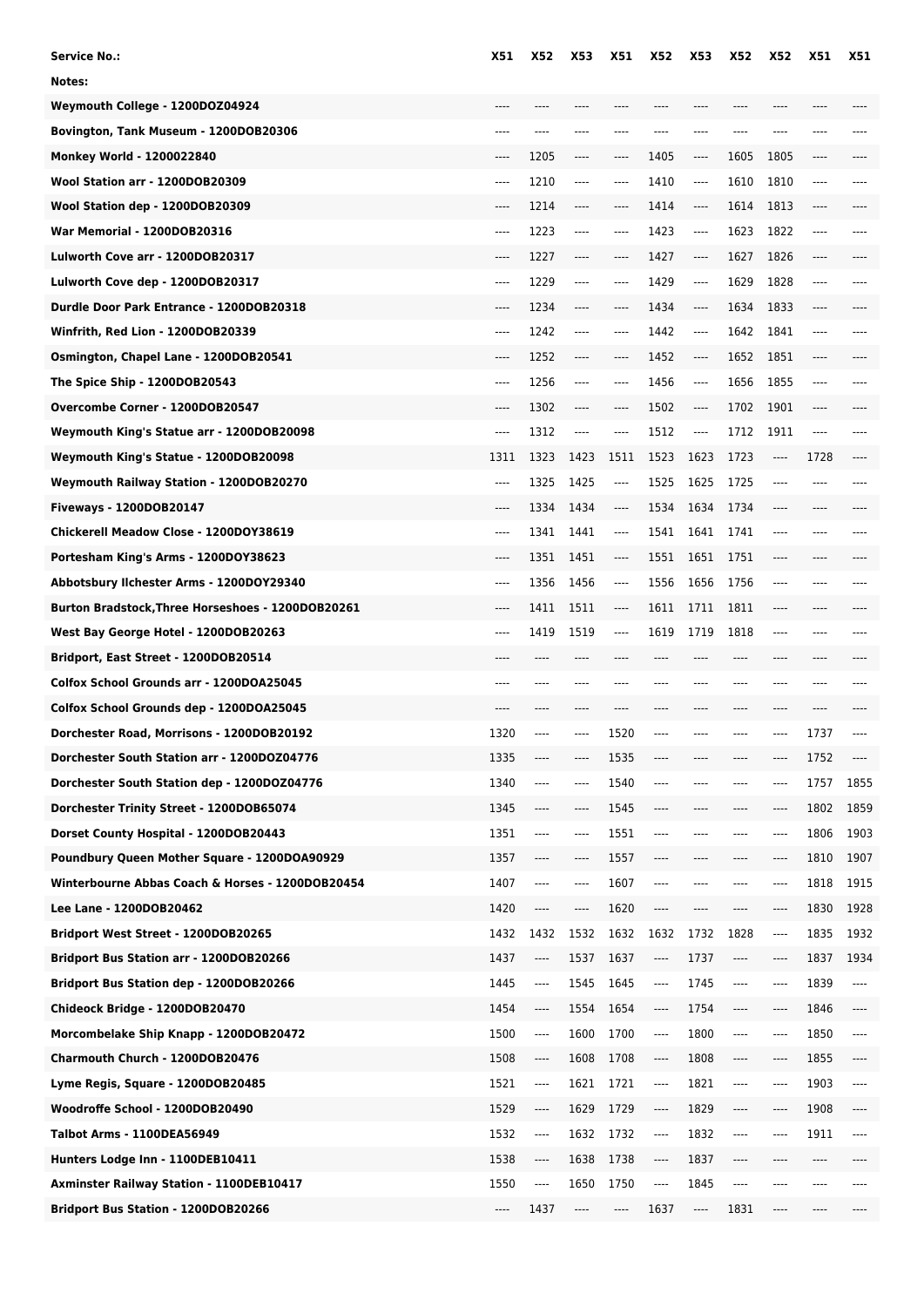| <b>Service No.:</b>                                      | X53   |
|----------------------------------------------------------|-------|
| Notes:                                                   |       |
| Weymouth College - 1200DOZ04924                          |       |
| Bovington, Tank Museum - 1200DOB20306                    | ----  |
| Monkey World - 1200022840                                |       |
| Wool Station arr - 1200DOB20309                          |       |
| Wool Station dep - 1200DOB20309                          |       |
| <b>War Memorial - 1200DOB20316</b>                       | ----  |
| Lulworth Cove arr - 1200DOB20317                         |       |
| Lulworth Cove dep - 1200DOB20317                         | ----  |
| Durdle Door Park Entrance - 1200DOB20318                 |       |
| Winfrith, Red Lion - 1200DOB20339                        |       |
| Osmington, Chapel Lane - 1200DOB20541                    |       |
| The Spice Ship - 1200DOB20543                            | ----  |
| Overcombe Corner - 1200DOB20547                          | ----  |
| Weymouth King's Statue arr - 1200DOB20098                | ----  |
| Weymouth King's Statue - 1200DOB20098                    | 1855  |
| Weymouth Railway Station - 1200DOB20270                  | 1856  |
| Fiveways - 1200DOB20147                                  | 1901  |
| Chickerell Meadow Close - 1200DOY38619                   | 1906  |
| Portesham King's Arms - 1200DOY38623                     | 1913  |
| Abbotsbury Ilchester Arms - 1200DOY29340                 | 1918  |
| <b>Burton Bradstock, Three Horseshoes - 1200DOB20261</b> | 1929  |
| West Bay George Hotel - 1200DOB20263                     | 1935  |
| Bridport, East Street - 1200DOB20514                     |       |
| Colfox School Grounds arr - 1200DOA25045                 | $---$ |
| Colfox School Grounds dep - 1200DOA25045                 |       |
| Dorchester Road, Morrisons - 1200DOB20192                |       |
| Dorchester South Station arr - 1200DOZ04776              |       |
| Dorchester South Station dep - 1200DOZ04776              | ----  |
| Dorchester Trinity Street - 1200DOB65074                 | ----  |
| Dorset County Hospital - 1200DOB20443                    | ---   |
| Poundbury Queen Mother Square - 1200DOA90929             |       |
| Winterbourne Abbas Coach & Horses - 1200DOB20454         | ----  |
| Lee Lane - 1200DOB20462                                  |       |
| Bridport West Street - 1200DOB20265                      | 1943  |
| Bridport Bus Station arr - 1200DOB20266                  | 1945  |
| <b>Bridport Bus Station dep - 1200DOB20266</b>           | ----  |
| Chideock Bridge - 1200DOB20470                           |       |
| Morcombelake Ship Knapp - 1200DOB20472                   | ----  |
| Charmouth Church - 1200DOB20476                          |       |
| Lyme Regis, Square - 1200DOB20485                        |       |
| Woodroffe School - 1200DOB20490                          | ----  |
| Talbot Arms - 1100DEA56949                               | ----  |
| Hunters Lodge Inn - 1100DEB10411                         |       |
| Axminster Railway Station - 1100DEB10417                 |       |
| Bridport Bus Station - 1200DOB20266                      | ----  |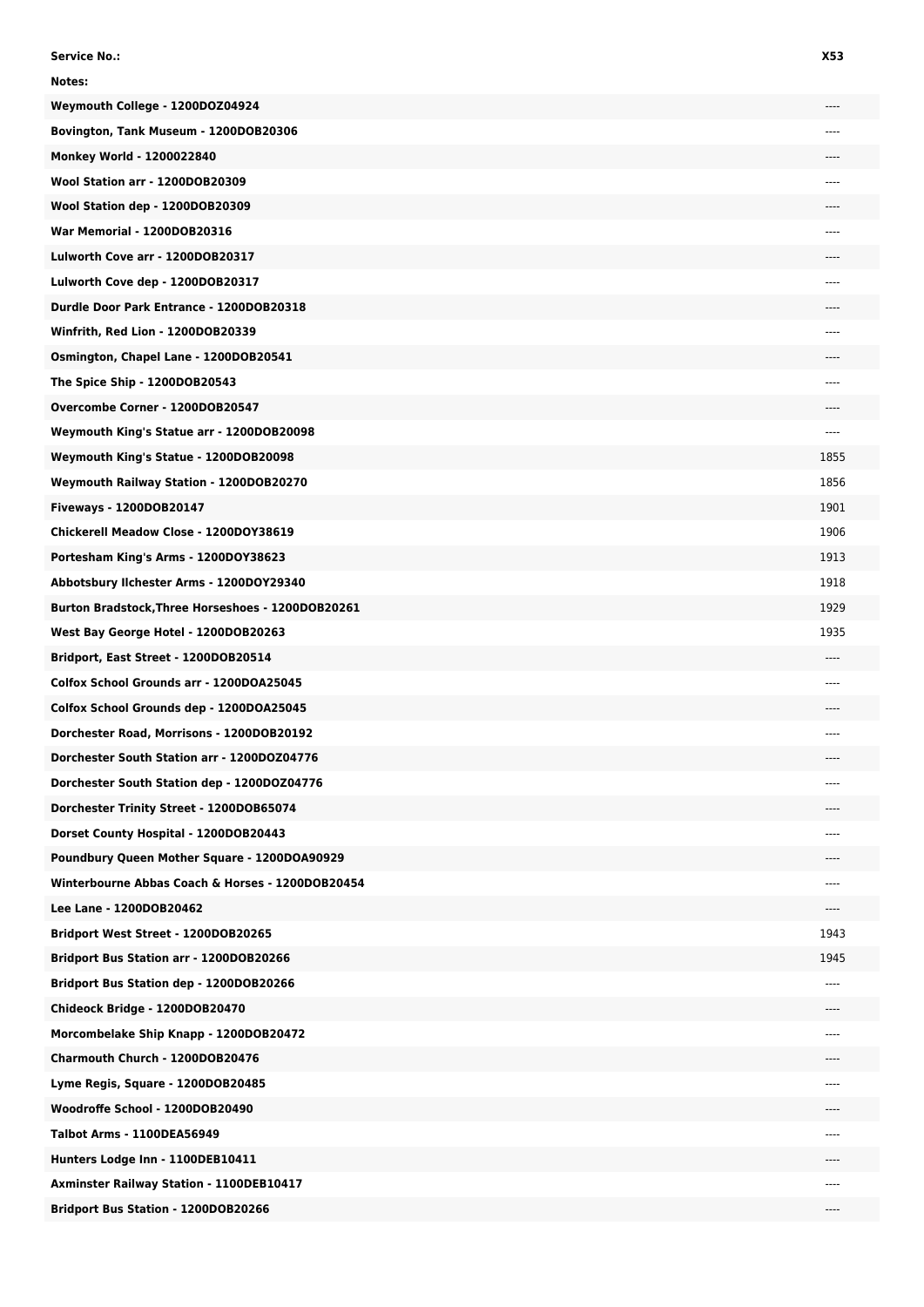## **X51: Axminster - Dorchester X52: Bridport - Monkey World Via Weymouth X53: Axminster - Weymouth**

## **Saturday**

| <b>Service No.:</b>                               | X51  | X53      | X51       | X52       | X52  | X53     | X51      | X52  | X53                      | X51   |
|---------------------------------------------------|------|----------|-----------|-----------|------|---------|----------|------|--------------------------|-------|
| Notes:                                            |      |          |           |           |      |         |          |      |                          |       |
| Axminster Railway Station - 1100DEB10417          | ---- | $---$    | ----      | ----      | ---- | 0915    | 1015     | ---- | 1115                     | 1215  |
| Hunters Lodge Inn - 1100DEB10412                  | ---- | ----     |           | ----      | ---- | 0926    | 1026     | ---- | 1126                     | 1226  |
| <b>Talbot Arms - 1100DEA56948</b>                 |      | ----     | 0832      | $---$     | ---- | 0932    | 1032     | ---- | 1132                     | 1232  |
| Woodroffe School - 1200DOB20492                   | ---- | ----     | 0835      |           | ---- | 0935    | 1035     | ---- | 1135                     | 1235  |
| Lyme Regis Post Office - 1200DOB65012             |      | ----     | 0842      | $---$     | ---- | 0942    | 1042     | ---- | 1142                     | 1242  |
| Charmouth opp Church - 1200DOB20503               |      | $---$    | 0854      | ----      | ---- | 0954    | 1054     | ---- | 1154                     | 1254  |
| Morcombelake Ship Knapp - 1200DOB20506            |      | ----     | 0903      | $---$     | ---- | 1003    | 1103     | ---- | 1203                     | 1303  |
| Chideock Bridge - 1200DOB20508                    | ---- | $---$    | 0908      | $-----$   | ---- | 1008    | 1108     | ---- | 1208                     | 1308  |
| Bridport Bus Station arr - 1200DOB20266           | ---- | $^{***}$ | 0920      | ----      | ---- | 1020    | 1120     | ---- | 1220                     | 1320  |
| <b>Bridport Bus Station dep - 1200DOB20266</b>    | 0715 | 0823     | 0928      | $-----$   | 0928 | 1028    | 1128     | 1128 | 1228                     | 1328  |
| Bridport West Street - 1200DOB20513               | 0718 | 0828     | 0933      |           | 0933 | 1033    | 1133     | 1133 | 1233                     | 1333  |
| Colfox School Grounds arr - 1200DOA25045          | ---- | ----     | ----      | ----      | ---- |         | ----     | ---- | $- - - -$                |       |
| Colfox School Grounds dep - 1200DOA25045          |      |          |           |           |      |         |          |      |                          |       |
| West Bay George Hotel - 1200DOB20263              | ---- | 0841     | $---$     | ----      | 0946 | 1046    | ----     | 1146 | 1246                     | ----  |
| Burton Bradstock, Anchor Inn - 1200DOZ04875       | ---- | 0848     | ----      | ----      | 0953 | 1053    | ----     | 1153 | 1253                     | ----  |
| Abbotsbury Ilchester Arms - 1200DOB20251          | ---- | 0902     | ----      | $---$     | 1007 | 1107    | $\cdots$ | 1207 | 1307                     | $---$ |
| Portesham Kings Arms - 1200DOB20252               | ---- | 0908     | ----      | $---$     | 1013 | 1113    | $\cdots$ | 1213 | 1313                     | $---$ |
| Chickerell Meadow Close - 1200DOB20170            | ---- | 0917     |           |           | 1022 | 1122    | ----     | 1222 | 1322                     |       |
| <b>Budmouth College grounds - 1200DOA25071</b>    | ---- | $---$    | ----      |           |      |         | ----     |      | $---$                    |       |
| Fiveways - 1200DOA91132                           | ---- | 0923     | $- - - -$ | ----      | 1028 | 1128    | ----     | 1228 | 1328                     |       |
| Weymouth, Commercial Road - 1200DOY38811          | ---- | 0933     | ----      | $- - - -$ | 1038 | 1138    | ----     | 1238 | 1338                     | $---$ |
| Lee Lane - 1200DOB20517                           | 0722 | $-----$  | 0940      | $- - - -$ | ---- | ----    | 1140     | ---- | $---$                    | 1340  |
| Winterbourne Abbas opp Church - 1200DOB20527      | 0735 | $^{***}$ | 0955      | ----      | ---- | ----    | 1155     | ---- | $^{***}$                 | 1355  |
| Poundbury Queen Mother Square - 1200DOA90928      | 0743 | ----     | 1004      | ----      | ---- | ----    | 1204     | ---- | $---$                    | 1404  |
| Dorset County Hospital Bridport Rd - 1200DOB20536 | 0748 | ----     | 1009      |           | ---- |         | 1209     | ---- | $---$                    | 1409  |
| Brewery Square - 1200DOB20212                     | 0756 | $---$    | 1018      | $---$     | ---- | $---$   | 1218     | ---- | $---$                    | 1418  |
| Dorchester South Station arr - 1200DOZ04776       | 0758 | ----     | 1020      |           |      |         | 1220     |      |                          | 1420  |
| Dorchester South Station dep - 1200DOZ04776       | ---- | $---$    | 1023      | $---$     | ---- | ----    | 1223     | ---- | $---$                    | 1423  |
| <b>Tesco Stores - 1200DOB20215</b>                |      |          | 1025      |           | ---- |         | 1226     | ---- | ----                     | 1426  |
| Dorchester Road, Morrisons - 1200DOB20229         | ---- | ----     | 1040      | ----      | ---- | ----    | 1241     | ---- | $---$                    | 1441  |
| Weymouth King's Statue [K6] - 1200DOB20098        |      | 0935     | 1048      |           |      | 1140    | 1249     |      | 1340                     | 1449  |
| Weymouth King's Statue [K6] - 1200DOB20098        |      | ----     |           |           |      |         | ----     |      |                          |       |
| Weymouth College - 1200DOZ04924                   | ---- | ----     |           |           | ---- | ----    | ----     | ---- | $---$                    |       |
| Weymouth King's Statue [K6] arr - 1200DOB20851    |      | ----     |           | ----      | 1040 | ----    | ----     | 1240 | ----                     | ----  |
| Weymouth King's Statue [K6] dep - 1200DOB20851    |      | $---$    | ----      | 0900      | 1050 | $---$   | ----     | 1250 | $---$                    |       |
| Overcombe Corner - 1200DOB20274                   |      | $---$    | $---$     | 0906      | 1056 | $-----$ | ----     | 1256 | $^{***}$                 | ----  |
| The Spice Ship - 1200DOB20278                     | ---- | ----     | ----      | 0911      | 1101 | ----    | ----     | 1301 | $^{***}$                 | ----  |
| Osmington, Chapel Lane - 1200DOB20282             |      | ----     | ----      | 0914      | 1104 | ----    | ----     | 1304 | ----                     |       |
| Winfrith Newburgh opp Post Office - 1200DOB20321  | ---- | ----     | ----      | 0926      | 1116 | ----    | ----     | 1316 | ----                     |       |
| Durdle Door Park entrance - 1200DOB20839          | ---- | $---$    | ----      | 0932      | 1122 | $---$   | ----     | 1322 | $^{***}$                 | ----  |
| Lulworth Cove arr - 1200DOB20317                  |      |          | ----      | 0937      | 1127 | ----    | ----     | 1327 | $---$                    |       |
| Lulworth Cove dep - 1200DOB20317                  |      | ----     | ----      | 0939      | 1129 | $---$   | ----     | 1329 | $^{***}$                 | ----  |
| War Memorial - 1200DOB20840                       |      |          |           | 0941      | 1131 | ----    | ----     | 1331 | $^{***}$                 |       |
| Wool Station arr - 1200DOB20309                   | ---- | ----     | ----      | 0952      | 1142 | $-----$ | ----     | 1342 | ----                     | ----  |
| Wool Station dep - 1200DOB20309                   |      | ----     | ----      | 0954      | 1144 | $-----$ | ----     | 1344 | ----                     | ----  |
| Bovington, Tank Museum - 1200DOB20306             |      | ----     | $---$     | 1000      | 1150 |         | ----     | 1350 | $\overline{\phantom{a}}$ | ----  |
| <b>Monkey World - 1200022840</b>                  | ---- | ----     | ----      | 1006      | 1156 | $-----$ | ----     | 1356 | $---$                    |       |